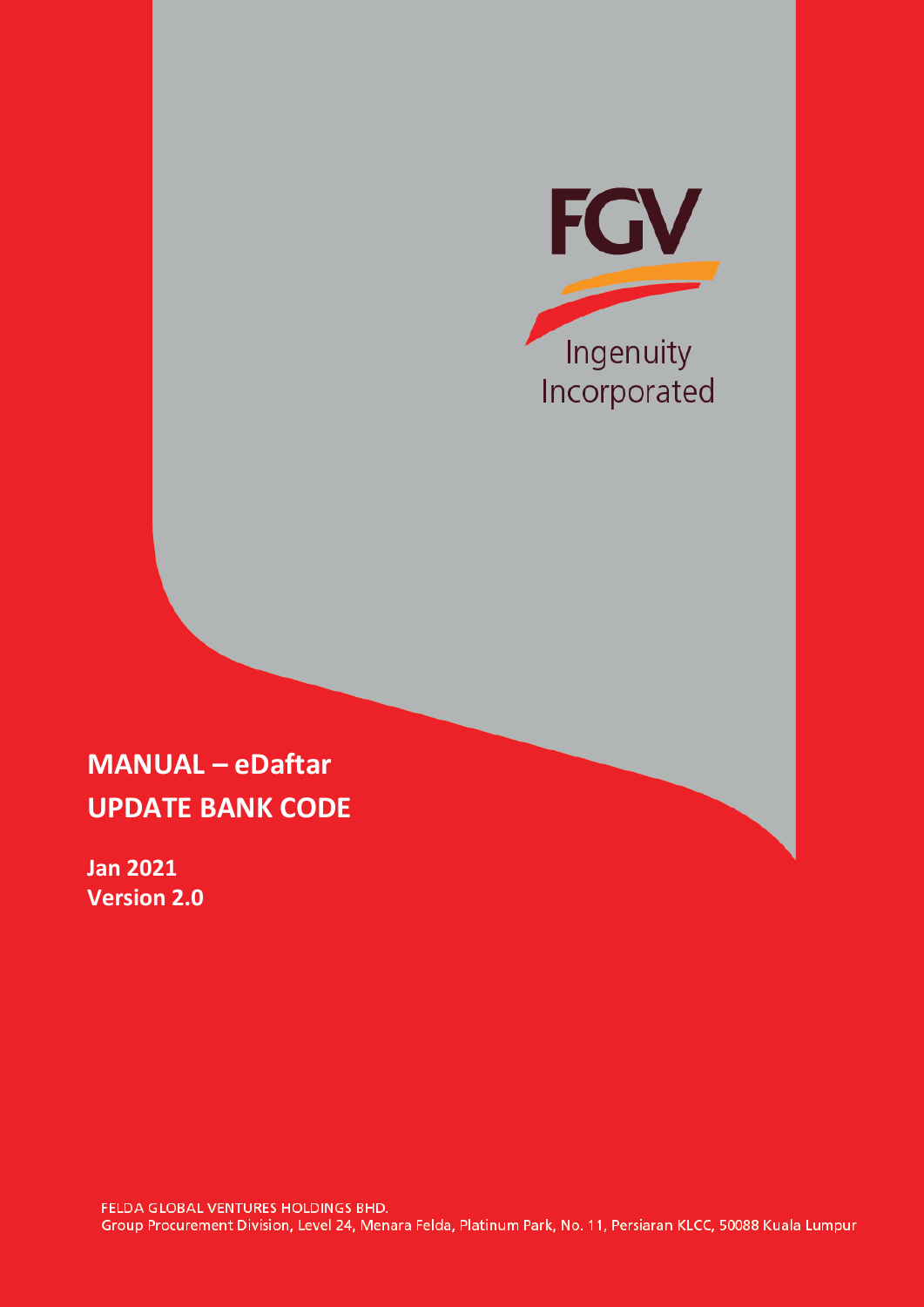



At the eDaftar login screen, please login by using eDaftar username and password. Click button proceed.

| <b>BB EN</b><br>BB BM                     |                                                                                                                                                                                                 |                                                                                                                                                                                                                                                                                                                                                                                                                                                                                                                                                                                                                                                   | FGV         |
|-------------------------------------------|-------------------------------------------------------------------------------------------------------------------------------------------------------------------------------------------------|---------------------------------------------------------------------------------------------------------------------------------------------------------------------------------------------------------------------------------------------------------------------------------------------------------------------------------------------------------------------------------------------------------------------------------------------------------------------------------------------------------------------------------------------------------------------------------------------------------------------------------------------------|-------------|
|                                           | eDaftar System 2.0<br>Company Registration Number<br>÷.<br>$a_{\rm e}$<br>Password<br>Log In<br>Forgot password? (Click to reset)<br>Do not have an account (Vendor)?<br>Register as FGV vendor | Welcome to eDaftar System 2.0<br>eDaftar System 2.0 is a one stop centre for FGV vendor<br>registration system.<br>The journey of a thousand miles begins with one step.<br>Become a vendor for FGV Holdings Berhad today.<br>User Manual 1: New Vendor Registration<br>User Manual 2: Renew Vendor Registration<br>User Manual 3: Vendor Update Category Code<br>User Manual 4: Foreign Vendor User Manual<br>User Manual 5: Update Confidentiality Agreement (CA)<br>User Manual 6: Forgot password<br>User Manual 7: Policy<br>User Manual 8: Update Bank Code<br>Category Code: List of Category Code<br>FGV eP Portal : Invitation to Tender |             |
| <br><b><i><u>RICA</u></i></b><br><b>A</b> | <b>FGV HOLDINGS BERHAD</b><br><b>GROUP PROCUREMENT</b><br>LEVEL 13, EAST WING, WISMA FGV.<br>JALAN RAJA LAUT,<br>50350 KUALA LUMPUR MALAYSIA<br>Copyright FGV Holdings Berhad                   | For registration inquiries, please email to:<br>scrm@fgvholdings.com<br>Hotline:<br>03-2789 0258 / 03-2789 0268 / 03-2789 0269<br>(Available during office hour: 9.00am - 5.00pm)<br>For technical issues, please email to:<br>eperolehan@fgvholdings.com<br>© 2018. All rights reserved                                                                                                                                                                                                                                                                                                                                                          | $rac{1}{2}$ |



| -lag             | <b>Description</b>                                                   |
|------------------|----------------------------------------------------------------------|
| to≣ BM<br>ete en | eDaftar Multilanguage:<br>1. $EN-English$<br>2. BM - Bahasa Malaysia |

## **Update Bank Information**

1. At Home screen, click button  $\Box$   $\Box$  to proceed.

| Update                  | <b>Company Profile</b> |  |  |
|-------------------------|------------------------|--|--|
|                         |                        |  |  |
| Last Update: 26-02-2021 |                        |  |  |
| Status: Enable          |                        |  |  |
|                         |                        |  |  |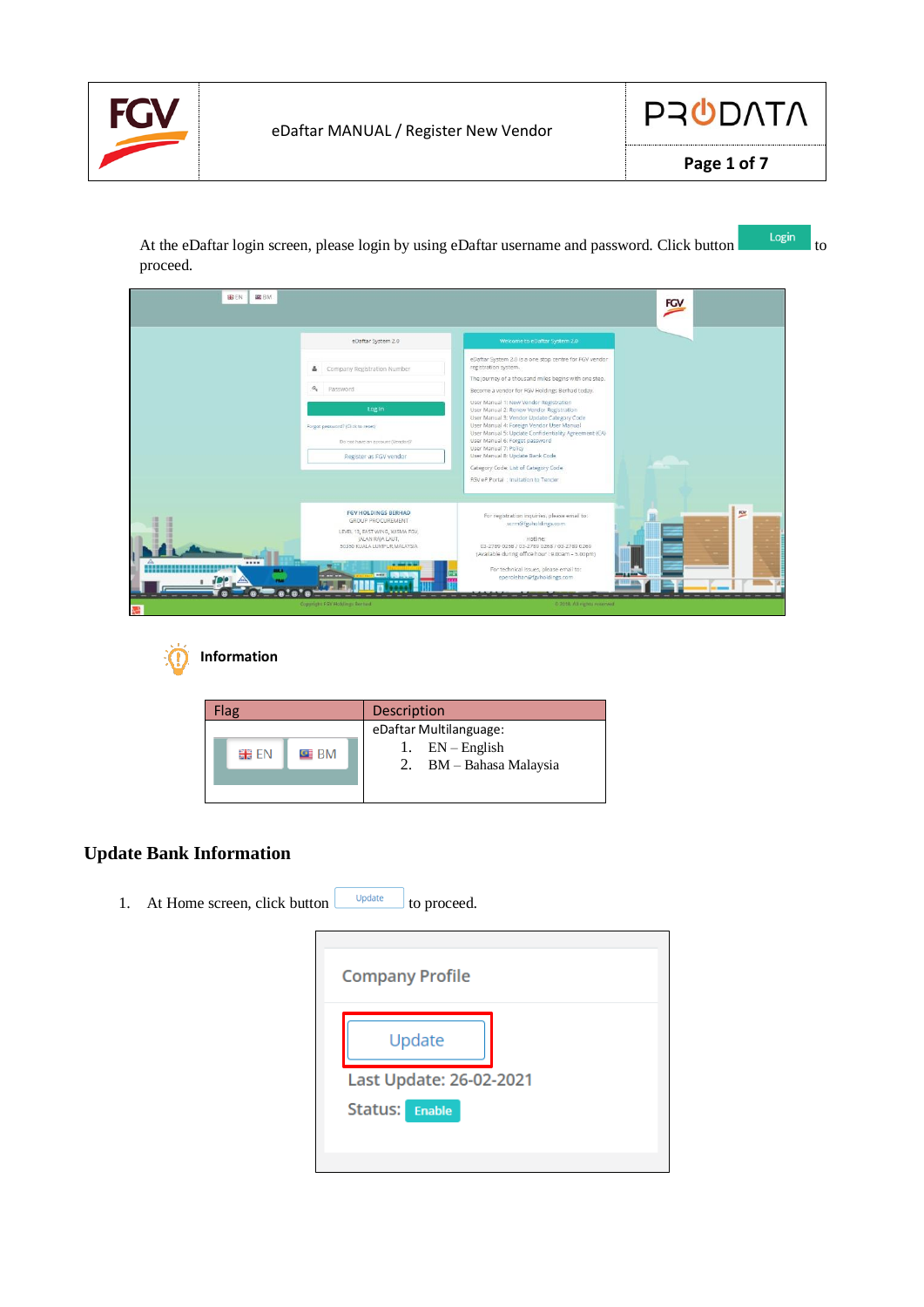

button **6** 



2. At Company Information, click button **Banking Info** to proceed request for update bank.



3. At current banking info, vendor can update bank information. To update current bank information please click



4. Update bank information and click button  $\sqrt{\frac{5 \text{ave}}{n}}$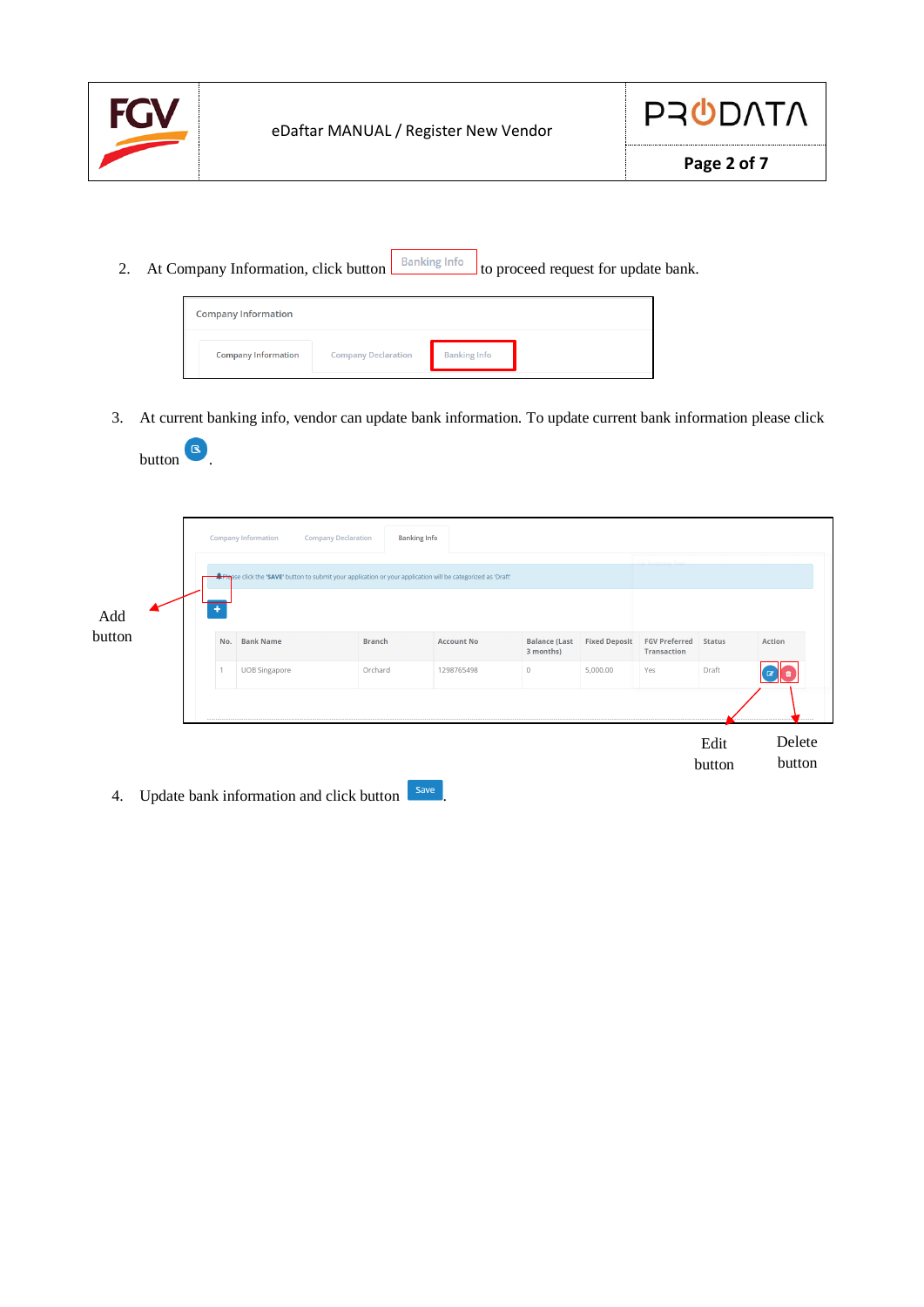



| Bank Name*                                 |                                |
|--------------------------------------------|--------------------------------|
| UOB Singapore                              | $\checkmark$                   |
| Account No <sup>*</sup>                    | Branch *                       |
| 1298765498                                 | Orchard                        |
| Address *                                  | Postcode/Zipcode*              |
| No. 230 Orchard Road #01-230, Faber House, | 23884                          |
| Singapore                                  | State *                        |
|                                            | Orchard                        |
|                                            | Country *                      |
|                                            | Singapore<br>$\checkmark$<br>h |
| <b>Balance (Last 3 months)</b>             | <b>Fixed Deposit</b>           |
| $\circ$                                    | 5000                           |
| FGV Preferred Transaction * • Yes   No     |                                |

## **Add New Bank Information**

1. At banking Info, click button  $\begin{bmatrix} + \\ 1 \end{bmatrix}$  to add new bank.



2. Select list Bank. For foreign company, if bank not stated in the list, choose others.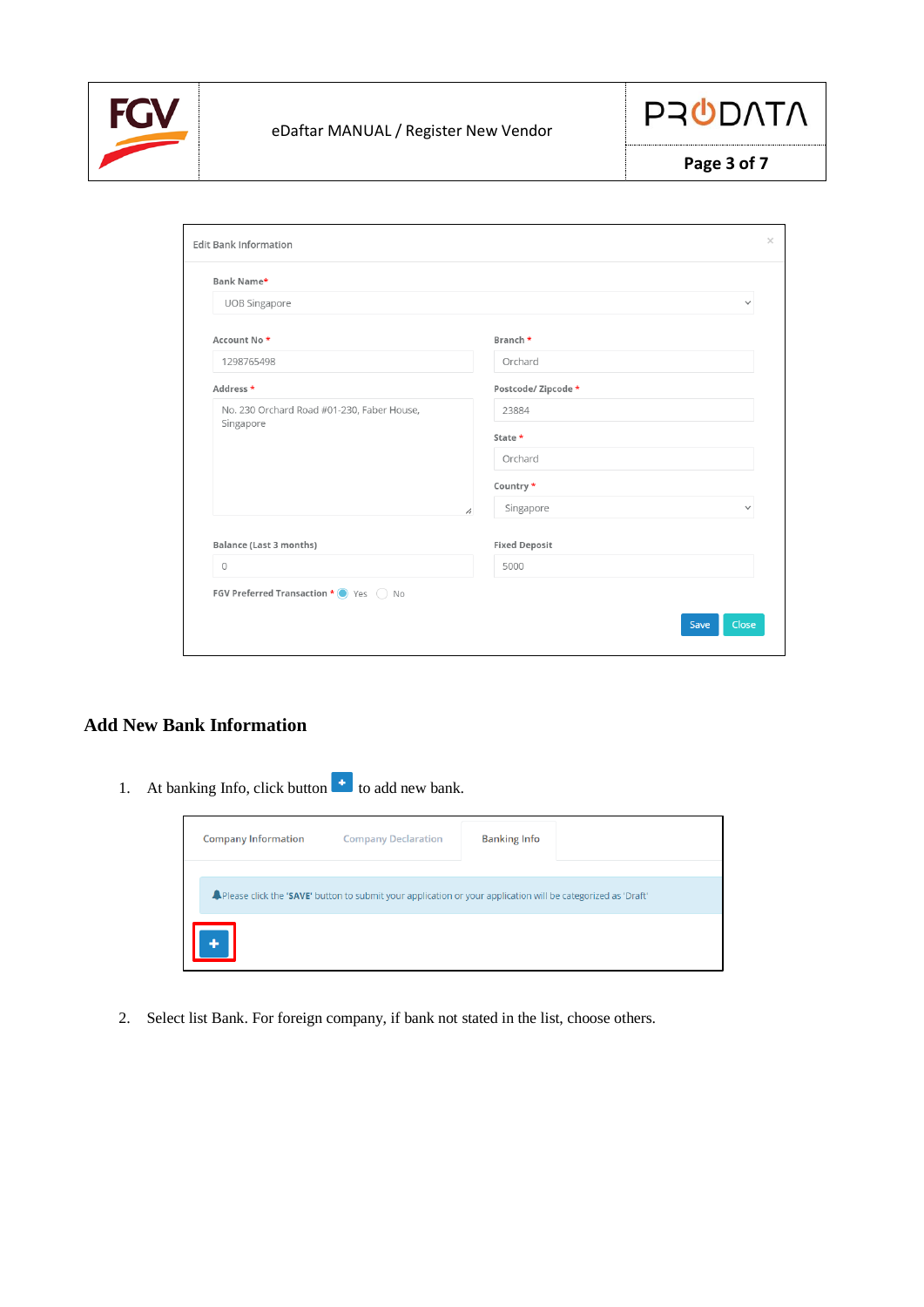



**Page 4 of 7**

| Bank Name*                             |  |
|----------------------------------------|--|
| Select Bank                            |  |
| India International Bank               |  |
| Jp Morgan Bank                         |  |
| Kasikorn Bank                          |  |
| Korea Bank                             |  |
| Kuwait Finance House                   |  |
| Malayan Banking Berhad (Maybank)       |  |
| <b>MBB</b> India                       |  |
| <b>MIDF Amanah Investment Bank</b>     |  |
| Mizuho Bank (Malaysia) Berhad          |  |
| OCBC Bank (M) Berhad                   |  |
| Ping An Bank                           |  |
| <b>Public Bank Berhad</b>              |  |
| RABO Bank                              |  |
| <b>RHB Bank Berhad</b>                 |  |
| Royal Bank Of Scotland Berhad          |  |
| <b>Small Business Bank</b>             |  |
| Standard Chatered Bank Malaysia Berhad |  |
| <b>UOB Bank</b>                        |  |
| <b>UOB Singapore</b>                   |  |
| Others                                 |  |

3. Then key in the name of the bank.

| Bank Name * |  |
|-------------|--|
| Others      |  |
|             |  |
|             |  |

4. Fill in all the information required and then click button save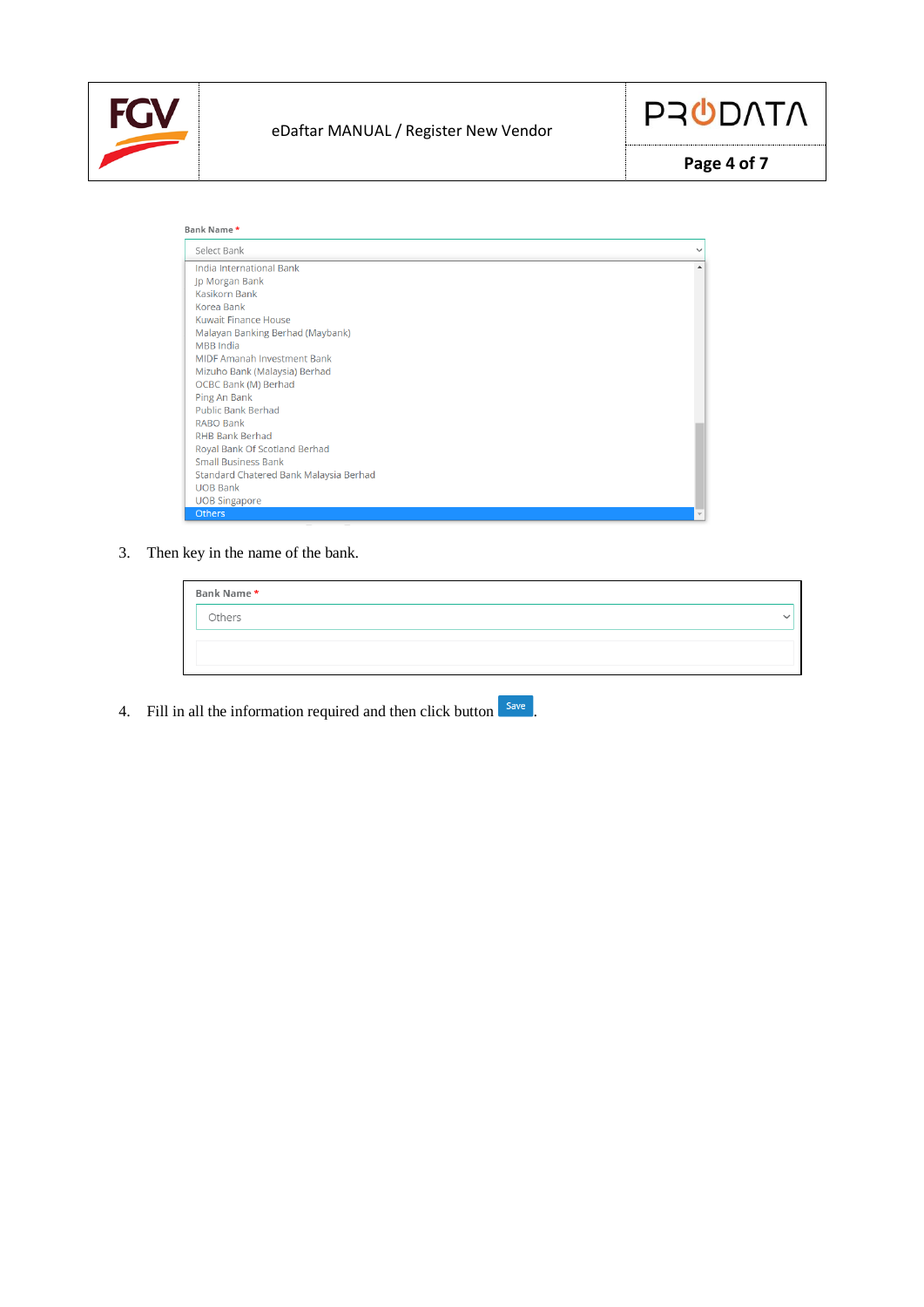



| Page 5 of 7 |  |
|-------------|--|
|-------------|--|

| Bank Name*                                                                 |                                |
|----------------------------------------------------------------------------|--------------------------------|
| Select Bank                                                                | $\checkmark$                   |
| Account No <sup>*</sup>                                                    | Branch *                       |
|                                                                            |                                |
| Address *                                                                  | Postcode/Zipcode*              |
|                                                                            |                                |
|                                                                            | State *                        |
|                                                                            |                                |
|                                                                            | Country *                      |
| h                                                                          | Select Country<br>$\checkmark$ |
| <b>Balance (Last 3 months)</b>                                             | <b>Fixed Deposit</b>           |
|                                                                            |                                |
| <b>FGV Preferred Transaction * <math>\bigcirc</math></b> Yes $\bigcirc$ No |                                |

## **Attachment statement of Bank Account**

1. Click button 'Select File' to upload the statement. To upload more statement of bank account, click button  $\left\vert \frac{1}{2} \right\vert$ 

|               | Last 3 months statement of Bank Account<br>(File format PDF only   Maximum size 2MB per file) |               |                |
|---------------|-----------------------------------------------------------------------------------------------|---------------|----------------|
|               | <b>Bank Statement</b>                                                                         | <b>Action</b> |                |
|               |                                                                                               | Select file   |                |
|               |                                                                                               |               | Select<br>File |
|               |                                                                                               |               |                |
| Add<br>button |                                                                                               |               |                |

2. Please click button  $\begin{bmatrix} \frac{Save}{\ } \\ \frac{1}{2} \\ \frac{1}{2} \\ \frac{1}{2} \\ \frac{1}{2} \\ \frac{1}{2} \\ \frac{1}{2} \\ \frac{1}{2} \\ \frac{1}{2} \\ \frac{1}{2} \\ \frac{1}{2} \\ \frac{1}{2} \\ \frac{1}{2} \\ \frac{1}{2} \\ \frac{1}{2} \\ \frac{1}{2} \\ \frac{1}{2} \\ \frac{1}{2} \\ \frac{1}{2} \\ \frac{1}{2} \\ \frac{1}{2} \\ \frac{1}{2} \\ \frac{1}{2} \\ \frac{1}{2$